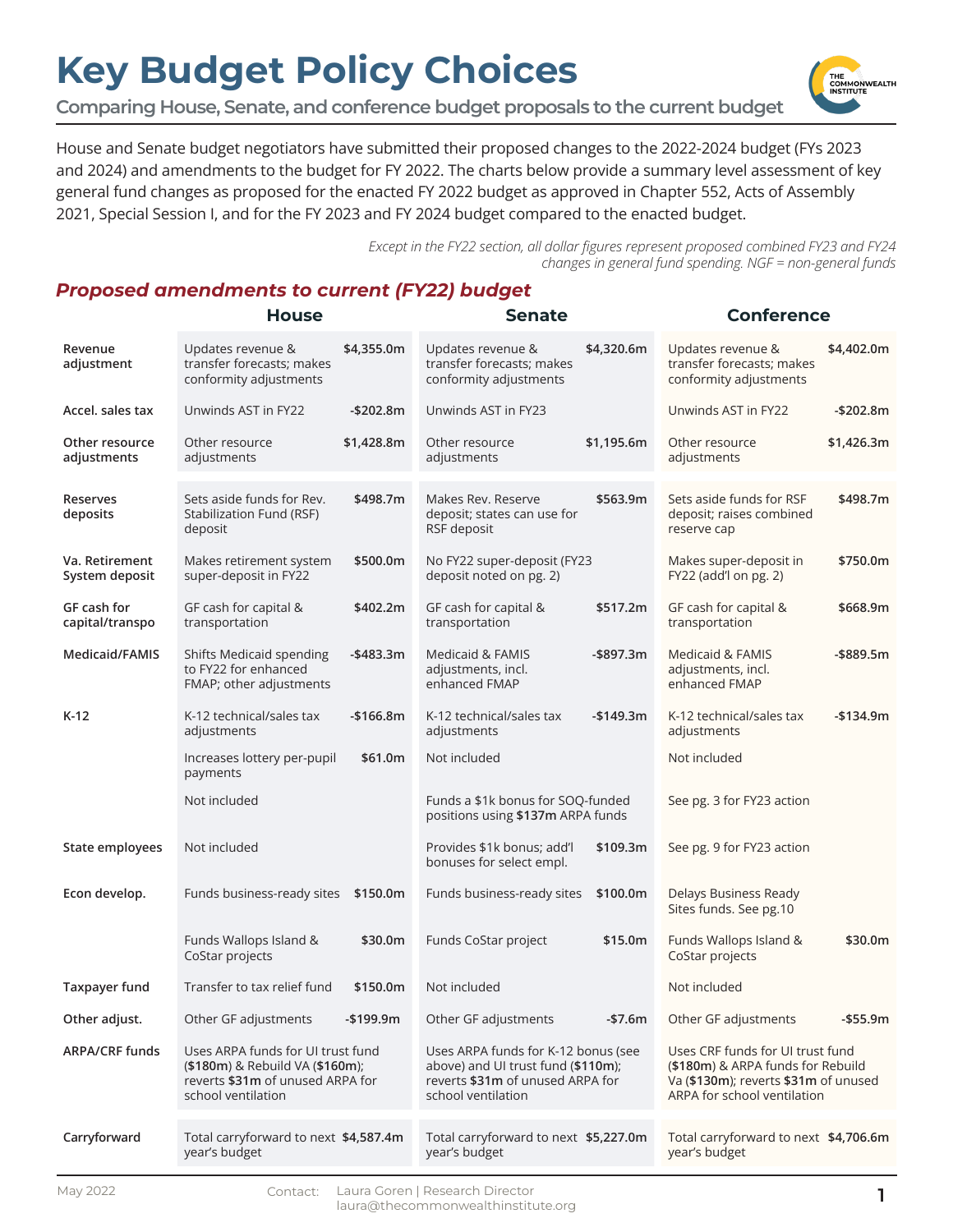**Comparing House, Senate, and conference budget proposals to the current budget**



#### *Proposed changes for FYs 23 & 24 compared to current budget*

|                                                           | Proposea cnanges for F1s 25 & 24 comparea to current buaget<br><b>House</b>                              | <b>Senate</b>                                                                                                                | <b>Conference</b>                                                                                                                                                                     |
|-----------------------------------------------------------|----------------------------------------------------------------------------------------------------------|------------------------------------------------------------------------------------------------------------------------------|---------------------------------------------------------------------------------------------------------------------------------------------------------------------------------------|
|                                                           | <b>Major Tax Policy Decisions</b>                                                                        |                                                                                                                              |                                                                                                                                                                                       |
|                                                           |                                                                                                          |                                                                                                                              |                                                                                                                                                                                       |
| <b>Sports betting</b>                                     | Not included                                                                                             | Includes add'l revenues<br>\$12.0m                                                                                           | Operators must include bonus &<br>promotional amounts in adjusted<br>gross revenue after 12 mo. of activity                                                                           |
| Neighborhood<br>Assist. Program &<br><b>EISTC credits</b> | Not included                                                                                             | $-$8.0m$<br>Increases cap on NAP &<br>Ed. Improve. Scholarship<br>Tax Credit match; other<br>changes                         | Increases cap on NAP credits and<br>reduces cap on EISTC (FY23 and FY24)                                                                                                              |
| Housing tax<br>credits                                    | Not included                                                                                             | Removes \$15m cap<br>$-$47.0m$                                                                                               | Lifts cap to \$60m (CY22-CY25); adds<br>add'l guidelines; incl. language to<br>transfer Housing Trust Fund money to<br>GF if losses exceed estimates                                  |
| <b>Accelerated Sales</b><br>Tax                           | Moves elimination to FY22<br>in caboose                                                                  | <b>Eliminates Accelerated</b><br>$-$202.8m$<br>Sales Tax program                                                             | Moves elimination to FY22<br>in caboose                                                                                                                                               |
| Refundable<br><b>Earned Income</b><br>Tax Credit (EITC)   | Not included                                                                                             | Provides fully refundable<br>-\$420.0m<br>EITC (20% of federal EITC)                                                         | Provides partially<br>Approx.<br>refundable EITC (15% of<br><i>impact:</i><br>federal EITC)<br>$- $315m$                                                                              |
| Military<br>retirement<br>benefits                        | Phases in exemption at<br>$-$ \$515.0m<br>\$20k (TY22), \$30k (TY23) &<br>\$40k (TY24)                   | Phases in exemption for<br>$-$149.0m$<br>those aged $60+$ at \$5 $k$<br>(TY22), \$10k (TY23), \$15k<br>(TY24) & \$20k (TY25) | Phases in exemption for<br>Approx.<br>those aged 55+ at \$10k<br><i>impact:</i><br>(TY22), \$20k (TY23), \$30k<br>-\$300m<br>(TY24), and \$40k (FY25)                                 |
| Sales tax on<br>groceries and<br>hygiene products         | Eliminates state/local<br>$-$1,009.1m$<br>share of sales tax; backfills<br>local rev. (eff. Jul 1, 2022) | Eliminates state share of<br>$-$372.4m$<br>sales tax (eff. Jan 1, 2023)                                                      | Eliminates state share of<br>Approx.<br>sales tax (eff. Jan 1, 2023)<br><i>impact:</i><br>$-$370m$                                                                                    |
| One-time rebates                                          | Provides \$300/\$600 to<br>$-$1,251.4m$<br>individuals/couples                                           | Provides \$250/\$500 to<br>$-$1,048.6m$<br>individuals/couples                                                               | Provides \$250/\$500 to<br>Approx.<br>individuals/couples<br><i>impact:</i><br>$- $1.0b$                                                                                              |
| <b>Standard</b><br>deduction                              | Doubles standard<br>$-$2,095.6m$<br>deduction to \$9k for<br>individuals and \$18k for<br>couples        | Not included                                                                                                                 | Increases deduction to<br>Approx.<br>\$8k/\$16k for individuals/<br><i>impact:</i><br>couples; incl. lang. setting<br>$- $1.6b$<br>amts to \$7,500/\$15k if<br>revenue growth not met |
| Fuels tax pause                                           | Pauses recent fuels tax increase (FY23)                                                                  | Not included                                                                                                                 | Not included                                                                                                                                                                          |
|                                                           |                                                                                                          | <b>Reserves, VRS Deposits &amp; Cash for Capital and Transportation</b>                                                      |                                                                                                                                                                                       |
| Virginia<br>Retirement<br>System (VRS)                    | No FY23 super-deposit (FY22 super-<br>deposit on p.1)                                                    | \$1,000.0m<br>Provides super-deposit<br>in FY23 contingent on<br>revenue                                                     | Makes \$250m super-deposit<br>contingent on size of FY22 surplus<br>(FY22 super-deposit on p.1)                                                                                       |

| וכטוון ווואטנע   |                                                                                                               | <u>ICACINAC</u>                                                                                                 | IT ISS SUPER THE POSITION P.T.                                                                                                                               |  |
|------------------|---------------------------------------------------------------------------------------------------------------|-----------------------------------------------------------------------------------------------------------------|--------------------------------------------------------------------------------------------------------------------------------------------------------------|--|
| Reserve limits   | Includes lang. to override 15% statutory<br>limit to permit larger combined RSF and<br>Rev. Reserve balances  | Includes lang. to override 15% statutory<br>limit to permit larger combined RSF and<br>Revenue Reserve balances | Permits 20% combined reserve<br>balances through FY24; requires<br>report on adjusting or removing cap                                                       |  |
| Capital projects | Uses GF cash for capital<br>\$2,044.0m<br>projects                                                            | Uses GF cash for capital<br>\$2,567.3m<br>projects                                                              | Uses GF cash; add'l<br>\$2,149.2m<br>\$100m contingent on<br>FY22 surplus                                                                                    |  |
| Transportation   | Uses GF cash for trails<br>\$61.7m<br>(\$22m), I-64 (\$30m), and<br>two bridges (\$10m) (add'l<br>in $FY22$ ) | Uses some GF cash for<br>\$25.0m<br>trails & other transpo<br>(add'l in FY22)                                   | Uses GF cash for trails<br>\$161.5m<br>$($41.5m + $37.5m in FY22)$ ,<br>$1-64$ (\$110m + \$210m in<br>FY22 + \$150m cont. on FY22<br>surplus); other transpo |  |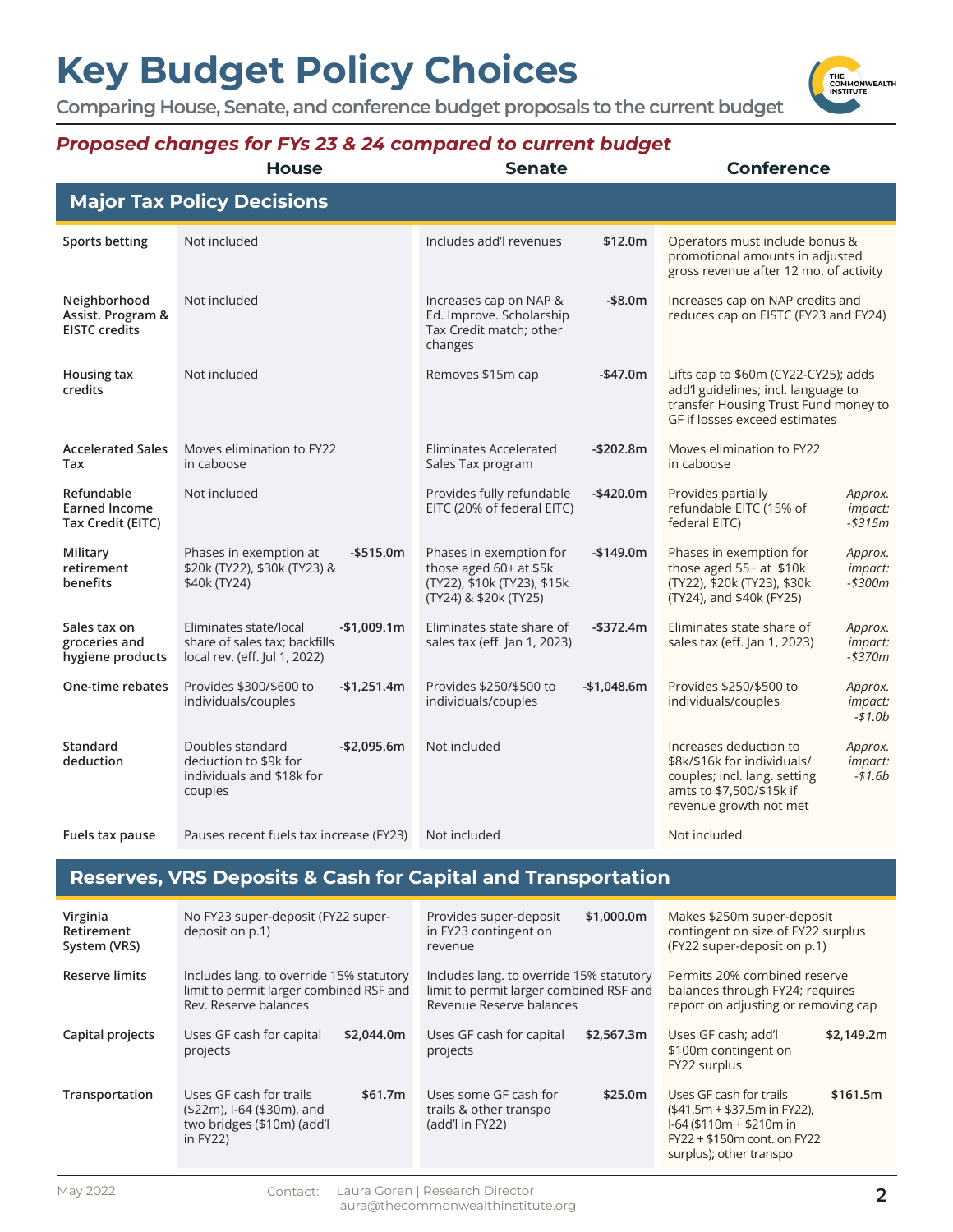

|                                                                        | <b>House</b>                                                                                                                                     |            | <b>Senate</b>                                                                                                                                              |            | <b>Conference</b>                                                                                                                                                                        |            |
|------------------------------------------------------------------------|--------------------------------------------------------------------------------------------------------------------------------------------------|------------|------------------------------------------------------------------------------------------------------------------------------------------------------------|------------|------------------------------------------------------------------------------------------------------------------------------------------------------------------------------------------|------------|
| <b>PreK-12 Education</b>                                               |                                                                                                                                                  |            |                                                                                                                                                            |            |                                                                                                                                                                                          |            |
| Statewide per-<br>pupil funding for<br>school divisions                | Provides \$7,243 in FY23<br>and \$7,437 in FY24                                                                                                  |            | Provides \$7,834 in FY23<br>and \$7,601 in FY24                                                                                                            |            | Provides \$7,733 in FY23<br>and \$7,599 in FY24                                                                                                                                          |            |
|                                                                        | Updated enrollment and revenue projections, hold harmless                                                                                        |            |                                                                                                                                                            |            |                                                                                                                                                                                          |            |
| Enrollment,<br>lottery &<br>technical updates                          | Updates for VPI & K-12<br>rebenchmarking, enroll-<br>ment, and sales tax; sup-<br>plants GF w/ add'l lottery<br>funds                            | \$827.5m   | Updates for VPI & K-12<br>rebenchmarking, enroll-<br>ment, and sales tax; sup-<br>plants GF w/ add'l lottery<br>funds                                      | \$826.2m   | Updates for VPI & K-12<br>rebenchmarking, enroll-<br>ment, and sales tax; sup-<br>plants GF w/ add'l lottery<br>funds                                                                    | \$815.0m   |
| Grocery tax<br>impact                                                  | Decreases state pymts to<br>divisions due to eliminat-<br>ing state grocery tax                                                                  | $-$216.7m$ | Decreases state pymts to<br>divisions due to eliminat-<br>ing state grocery tax                                                                            | $-$158.0m$ | Decreases state pymts to<br>divisions due to eliminat-<br>ing state grocery tax                                                                                                          | $-$158.1m$ |
|                                                                        | Holds divisions harmless<br>for elimination of the state<br>grocery tax (one-time)                                                               | \$216.7m   | Holds divisions harmless<br>(based on school-age pop.)                                                                                                     | \$158.0m   | Holds divisions harmless<br>(based on school-age pop.)                                                                                                                                   | \$158.0m   |
| <b>Major initiatives</b>                                               |                                                                                                                                                  |            |                                                                                                                                                            |            |                                                                                                                                                                                          |            |
| Salary/bonus<br>(SOQ-funded<br>instructional and<br>support positions) | Provides state share of<br>4% salary increase and 1%<br>bonus each year                                                                          | \$682.6m   | Provides state share of 5%<br>salary increase each year                                                                                                    | \$751.0m   | Provides state share of 5%<br>salary increase each year<br>eff. Aug. 1, 2022; uses<br>\$125m in ARPA funds for<br>a one-time \$1,000 bonus<br>per SOQ-funded position<br>on Dec. 1, 2022 | \$729.6m   |
| School<br>construction and<br>modernization                            | <b>Establishes Construction</b><br>Loan Rebate Program;<br>provides \$250m from<br>Literary Fund to provide<br>competitive loan rebate<br>grants | \$291.7m   | Provides one-time grants<br>for non-recurring costs<br>related to construction,<br>renovations, & other<br>expenditures in FY23. See<br>Literary Fund also | \$500.0m   | Provides one-time grants<br>for non-recurring costs<br>related to construction,<br>renovations & other<br>expenditures. See Literary<br>Fund also                                        | \$800.0m   |
| <b>Support positions</b>                                               | Increase not included                                                                                                                            |            | Increases funded support<br>positions, partially<br>removing support cap                                                                                   | \$271.8m   | Increases funded support<br>positions, partially<br>removing support cap                                                                                                                 | \$271.6m   |
| At-Risk Add-on                                                         | Increases Va's supplement<br>for students from low-<br>income families up to<br>1-31% more beginning in<br><b>FY23</b>                           | \$58.3m    | Increases Va's supplement<br>for students from low-<br>income families up to<br>1-49.5% more in FY23 and<br>1-36% more in FY24                             | \$268.5m   | Increases Va's supplement<br>for students from low-<br>income families up to<br>1-36% more beginning in<br><b>FY23</b>                                                                   | \$145.3m   |
| <b>Literary Fund</b>                                                   | Provides some GF in FY24<br>for teacher retirement;<br>transfers \$250m in Literary<br>Fund to construction                                      | \$111.0m   | Provides GF for teacher<br>retirement; allows up to<br>\$400m Literary Funds<br>to be used for school<br>construction loans or<br>interest subsidies       | \$166.0m   | Provides GF for teacher<br>retirement; allows up to<br>\$400m Literary Funds<br>for school construction<br>loans; transfers \$50m to<br>construction grants                              | \$166.0m   |
| Lab schools                                                            | Provides one-time funding<br>for College Partnership<br>Laboratory Schools Fund                                                                  | \$150.0m   | Not included                                                                                                                                               |            | Provides one-time funding<br>for College Partnership<br>Laboratory Schools Fund                                                                                                          | \$100.0m   |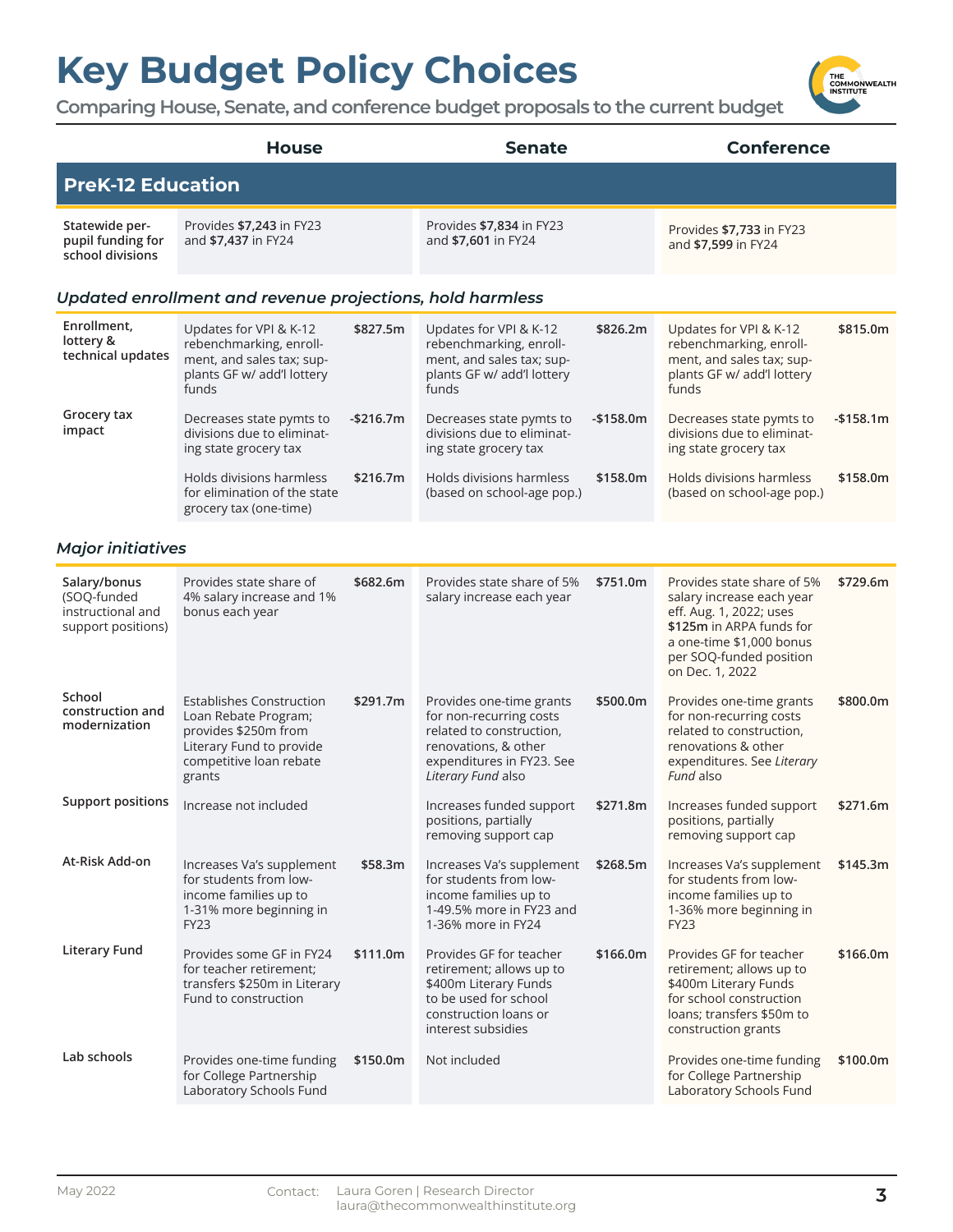**Comparing House, Senate, and conference budget proposals to the current budget**



#### Health Care

| Medicaid/FAMIS<br>reforecast                       | Adjusts Medicaid &<br>FAMIS funding for revised<br>utilization & inflation,<br>increased fed. funding, and<br>advancing payments into<br><b>FY22</b> | \$493.5m | Adjusts Medicaid &<br>FAMIS funding for revised<br>utilization & inflation and<br>increased fed. funding    | \$786.4m | Adjusts Medicaid &<br>FAMIS funding for revised<br>utilization & inflation,<br>Health Care Fund & add'l<br>fed. funding | \$244.6m |
|----------------------------------------------------|------------------------------------------------------------------------------------------------------------------------------------------------------|----------|-------------------------------------------------------------------------------------------------------------|----------|-------------------------------------------------------------------------------------------------------------------------|----------|
| Developmental<br>Disability (DD)<br><b>Waivers</b> | Funds add'l 1,200<br>waiver slots; increases<br>reimbursement rate for<br>add'l DD waiver services                                                   | \$414.5m | Funds add'l 600 DD waiver<br>slots in FY24; increases<br>reimbursement rate for<br>add'l DD waiver services | \$336.1m | Funds add'l 600 DD waiver<br>slots in FY24; increases<br>reimbursement rate for<br>add'l DD waiver services             | \$390.0m |
| Personal care<br>reimbursement                     | Increase not included                                                                                                                                |          | Increases reimbursement<br>rate of Medicaid Personal<br>Care services                                       | \$86.8m  | Increases Medicaid<br>reimburse. for personal<br>care srvcs by 7.5%, eff. FY23                                          | \$85.9m  |
| Dental<br>reimbursement                            | Increases Medicaid<br>reimbursement for dental<br>services by 5%, eff. FY24                                                                          | \$7.4m   | Increases Medicaid<br>reimbursement for dental<br>services by 30%, eff. FY23                                | \$84.8m  | Increases Medicaid<br>reimbursement for dental<br>services by 30%, eff. FY23                                            | \$84.8m  |
| Home & comm.-<br>based services                    | Extends temp. 12.5% HCBS<br>rate increase through FY23                                                                                               | \$36.6m  | Extends temp. 12.5% HCBS<br>rate increase through FY24                                                      | \$84.4m  | Extends temp. 12.5% HCBS<br>rate increase through FY24<br>with GF & ARPA funds<br>( \$38.1m)                            | \$43.5m  |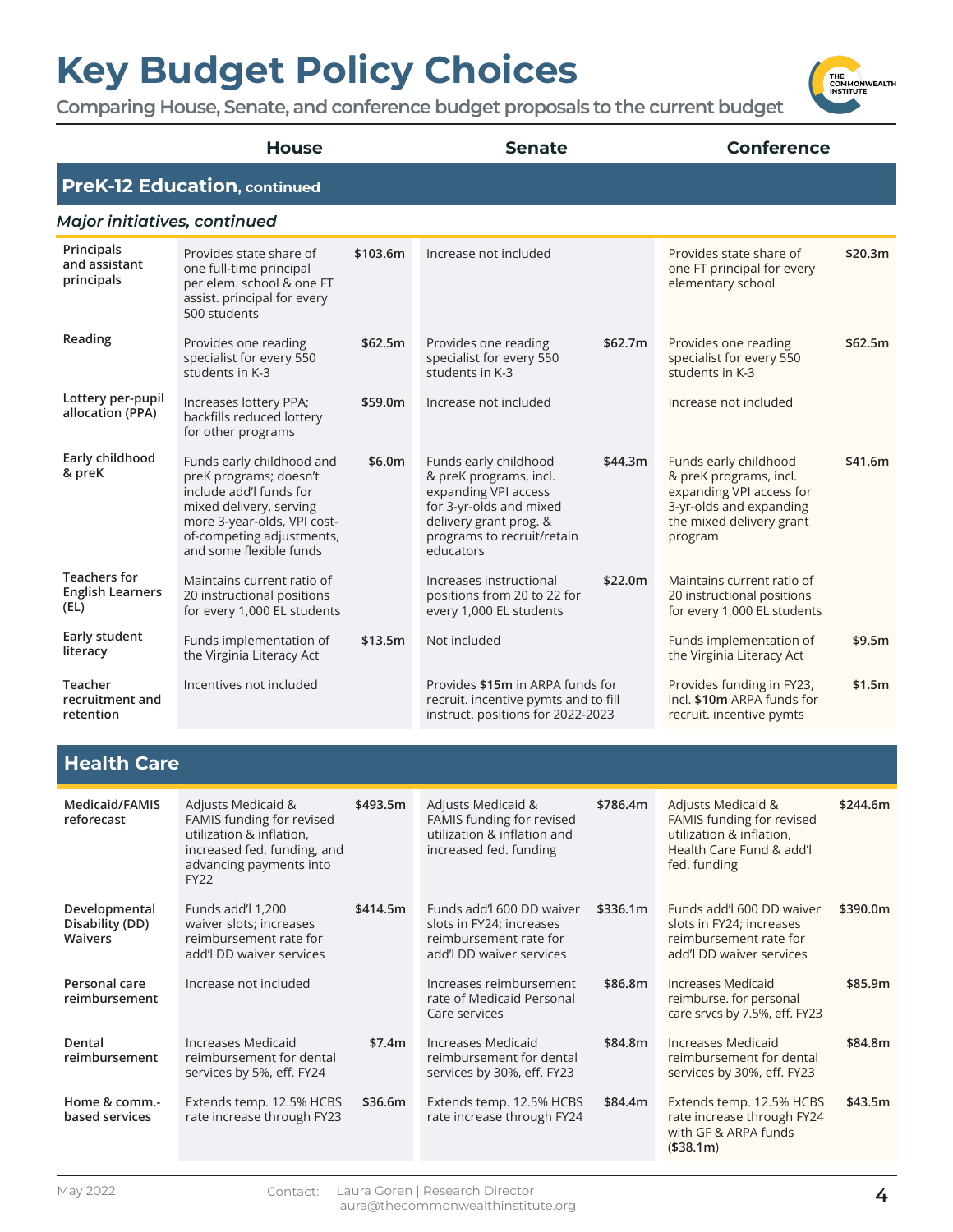

|                                       | <b>House</b>                                                                                                                  | <b>Senate</b>                                                                                                                                                | <b>Conference</b>                                                                                                                                       |
|---------------------------------------|-------------------------------------------------------------------------------------------------------------------------------|--------------------------------------------------------------------------------------------------------------------------------------------------------------|---------------------------------------------------------------------------------------------------------------------------------------------------------|
| <b>Health Care, continued</b>         |                                                                                                                               |                                                                                                                                                              |                                                                                                                                                         |
| Reinsurance<br>program                | Not included                                                                                                                  | Provides state share of<br>\$68.6m<br>program to lower coverage<br>costs on ACA marketplace                                                                  | Provides state share of<br>\$20.0m<br>program to lower coverage<br>costs on ACA marketplace                                                             |
| Medicaid value-<br>based payment      | Accelerates payment of<br>\$50.0m<br>non-metric portion of<br>Medicaid Value-based<br>Purchasing program for<br>nursing homes | Includes language to accelerate<br>payment of non-metric portion of<br>Medicaid Value-based Purchasing<br>program for nursing homes                          | \$37.5m<br>Accelerates payment of<br>non-metric portion of<br>Medicaid Value-based<br>Purchasing program for<br>nursing homes                           |
| E-referral system                     | Not included                                                                                                                  | Provides funds to contract<br>\$5.0m<br>for an integrated e-referral<br>system                                                                               | Continues contract with<br>\$2.5m<br>an integrated e-referral<br>system through FY23;<br>post-FY23, funded via user<br>fees                             |
| Care coordination                     | <b>Funds Medicaid care</b><br>\$2.4m<br>coordination services for<br>incarcerated people 30<br>days prior to release          | Requires managed care organizations<br>to create care coordination services<br>for incarcerated people 30 days prior<br>to release                           | Requires managed care organizations<br>to create care coordination services<br>for incarcerated people 30 days prior<br>to release                      |
| <b>Nursing facility</b><br>staffing   | Not included                                                                                                                  | Increases staffing to meet<br>\$19.4m<br>future min. state standard                                                                                          | \$2.0m<br>Support nursing student<br>scholarships incl. those<br>who commit to working in<br>certified nursing facility/<br>nursing home                |
| <b>Task force</b>                     | Not included                                                                                                                  | Establishes Sec. of HHR-led task force<br>to assist w/ Medicaid re-determinations<br>associated with end of the federal PHE                                  | Establishes Sec. of HHR-led task force<br>to assist w/ Medicaid re-determinations<br>associated with end of the federal PHE                             |
| Joint Subcom.<br><b>HHR Oversight</b> | Not included                                                                                                                  | Tasks Joint Subcom. HHR Oversight to<br>evaluate state-funded coverage options<br>for children ineligible for Medicaid or<br>FAMIS due to immigration status | Restructures Joint Subcom. HHR<br>Oversight; tasks it to monitor & provide<br>recommendations on federal legislation<br>related to ACA, Medicaid & CHIP |
| Behavioral health                     |                                                                                                                               |                                                                                                                                                              |                                                                                                                                                         |

| STEP-VA                                                   | Provides mix of GF and<br>ARPA funds (\$22.2m) to<br>implement remaining<br>STEP-VA services | \$28.3m | Funds implementation<br>of 3 remaining services,<br>local infrastructure, and<br>regional management | \$50.5m | Provides mix of GF and<br>ARPA funds (\$22.2m) to<br>implement remaining<br>STEP-VA services            | \$28.3m |
|-----------------------------------------------------------|----------------------------------------------------------------------------------------------|---------|------------------------------------------------------------------------------------------------------|---------|---------------------------------------------------------------------------------------------------------|---------|
| Permanent<br>supportive<br>housing                        | Provides funding for<br>perm. supportive housing<br>for people with SMI                      | \$18.6m | Increases funds for perm.<br>supportive housing for<br>people with SMI                               | \$33.8m | Increases funds for perm.<br>supportive housing for<br>people with SMI                                  | \$33.8m |
| <b>Updating state</b><br>mental health<br>facilities      | Provides funds to update<br>state mental health<br>facilities via DGS                        | \$13.0m | Replaces access/security<br>and fire alarm systems,<br>and windows                                   | \$19.6m | Provides funds to update<br>state mental health<br>facilities via DGS                                   | \$19.6m |
| Psychiatric<br>residential treat.<br>facilities           | Provides DMAS authority<br>to collect data to re-base<br>rates                               |         | Funds inflation adjustment<br>for Medicaid-reimbursed<br>facilities                                  | \$12.2m | Funds inflation adjustment<br>for Medicaid-reimbursed<br>facilities                                     | \$8.0m  |
| Marijuana<br>education                                    | Provides funds for FY23<br>marijuana usage study &<br>misuse prevent. & educ.<br>in FY24     | \$1.5m  | Provides funding for<br>marijuana misuse<br>prevention and education                                 | \$6.3m  | Provides funds for FY23<br>marijuana usage study &<br>some funds for misuse<br>prevent. & educ. in FY24 | \$0.8m  |
| Virginia Mental<br><b>Health Access</b><br>Program (VMAP) | Provides funding to<br>expand VMAP training to<br>more providers                             | \$2.9m  | Provides funding to<br>expand VMAP training to<br>more providers                                     | \$5.7m  | Provides funding to<br>expand VMAP training to<br>more providers                                        | \$2.9m  |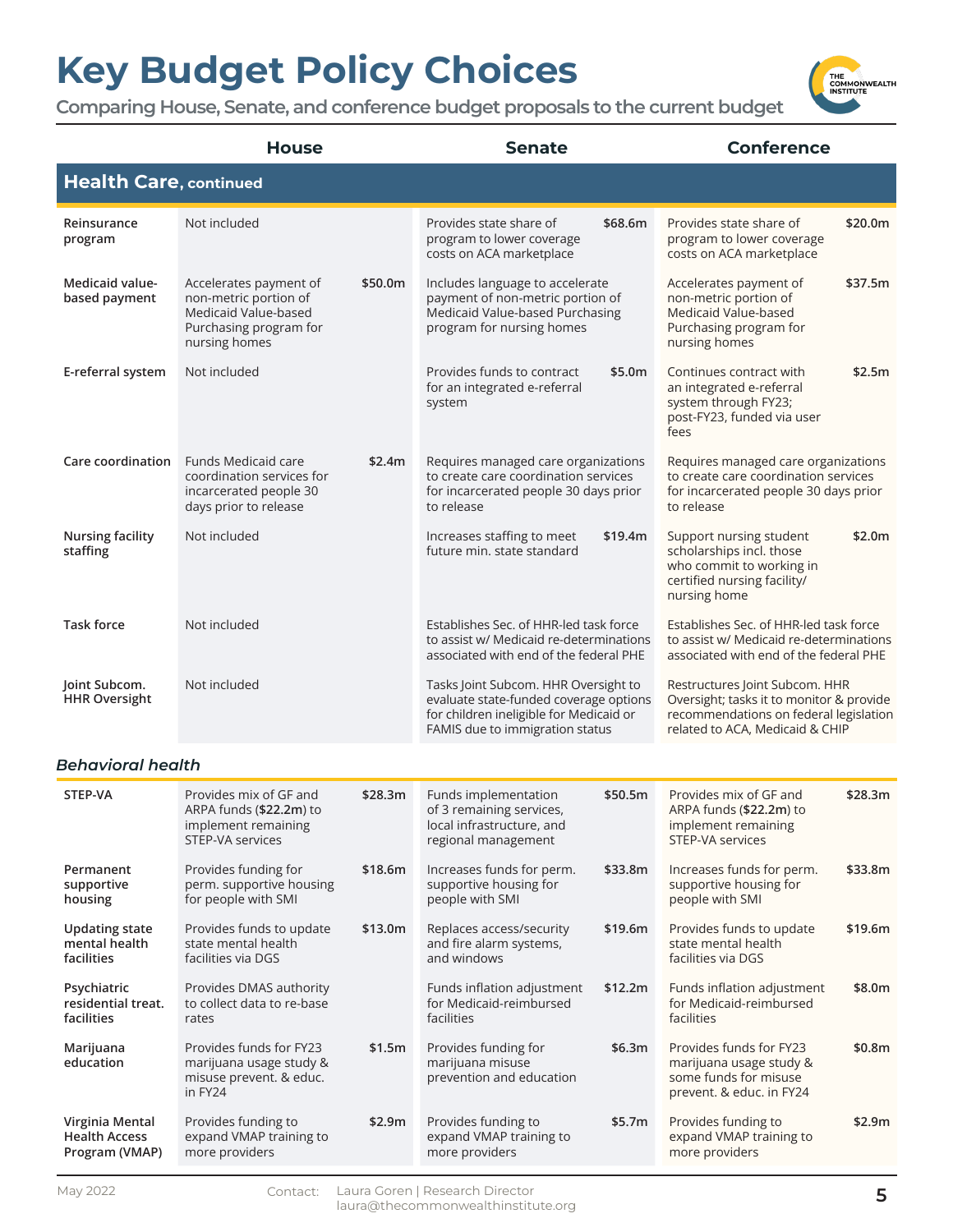**Comparing House, Senate, and conference budget proposals to the current budget**

|                                                                  | <b>House</b>                                                                                                                                                                                                                                                       |          | <b>Senate</b>                                                                                                                                                                                                                  |          | <b>Conference</b>                                                                                                                                                                                                                         |          |
|------------------------------------------------------------------|--------------------------------------------------------------------------------------------------------------------------------------------------------------------------------------------------------------------------------------------------------------------|----------|--------------------------------------------------------------------------------------------------------------------------------------------------------------------------------------------------------------------------------|----------|-------------------------------------------------------------------------------------------------------------------------------------------------------------------------------------------------------------------------------------------|----------|
|                                                                  |                                                                                                                                                                                                                                                                    |          | Higher Education (excludes debt-funded capital projects; includes university-based research initiatives)                                                                                                                       |          |                                                                                                                                                                                                                                           |          |
| <b>HBCU</b> operating                                            | Increases affordable<br>access funds at NSU<br>(\$20m) & VSU (\$20m) &<br>allows 2-year degree/<br>certificate scholarships;<br>provides scholarships at<br>Va Union and Hampton<br>Univ. (\$20m); add'l \$31m<br>for programs/services at<br><b>NSU &amp; VSU</b> | \$90.9m  | Increases affordable<br>access funds at Norfolk<br>State (\$20m) & Va<br>State (\$20m); provides<br>scholarships at Va Union<br>& Hampton Univ. (\$20m);<br>incl. \$31m for programs/<br>services improvements at<br>NSU & VSU | \$90.9m  | Increases affordable<br>access funds at Norfolk<br>State (\$20m) & Va<br>State (\$20m); provides<br>scholarships at Va Union<br>& Hampton Univ. (\$20m);<br>incl. \$31m for programs/<br>services improvements at<br><b>NSU &amp; VSU</b> | \$90.9m  |
| <b>HBCU</b> capital                                              | Funds facility upgrades<br>at VSU                                                                                                                                                                                                                                  | \$35.0m  | Funds facility upgrades<br>at VSU                                                                                                                                                                                              | \$59.5m  | Funds facility upgrades<br>at VSU                                                                                                                                                                                                         | \$59.5m  |
| Affordable access                                                | Increases funding for<br>public colleges/univ. to<br>provide affordable access<br>(add'l \$40m for NSU/VSU<br>noted in HBCU operating)                                                                                                                             | \$246.0m | Increases funding for<br>public colleges/univ. to<br>provide affordable access<br>(add'l \$40m for NSU/VSU<br>noted in HBCU operating)                                                                                         | \$154.0m | Increases funding for<br>public colleges/univ. to<br>provide affordable access<br>(add'l \$40m for NSU/VSU<br>noted in HBCU operating)                                                                                                    | \$246.0m |
| Financial aid at<br>public colleges<br>and universities          | Increases funding for<br>need-based undergrad<br>financial aid                                                                                                                                                                                                     | \$24.8m  | Increases funding for<br>need-based undergrad<br>financial aid                                                                                                                                                                 | \$166.8m | Increases funding for<br>need-based undergrad<br>financial aid                                                                                                                                                                            | \$140.0m |
| Undergraduate<br><b>Tuition Assis-</b><br>tance Grant<br>program | Increases max. annual<br>TAG award to \$4,500<br>in FY23 and \$5,000 in<br>FY24 (both undergrad<br>and grad); sets amounts<br>at 50% for new online<br>students; funds<br>supplement for Va Union<br>and Hampton Univ.<br>students                                 | \$25.8m  | Increases max. annual TAG<br>award to \$4,500 in FY23<br>and \$5,000 in FY24 (both<br>undergrad and grad); sets<br>amounts at 50% for new<br>online students; adjusts<br>enrollment projections                                | \$10.1m  | Increases max. annual TAG<br>award to \$4,500 in FY23<br>and \$5,000 in FY24 (both<br>undergrad and grad);<br>sets amounts at 50% for<br>new online students;<br>funds supplement for Va<br>Union and Hampton Univ.<br>students           | \$28.3m  |
| G3                                                               | Re-purposes new G3 and<br>cyber initiatives                                                                                                                                                                                                                        | $-$5.0m$ | Funds G3 Innovation<br>Grants at community<br>colleges                                                                                                                                                                         | \$24.4m  | Repurposes new G3 and<br>cyber initiatives; includes<br>\$8m in ARPA funds for G3<br>Innovation grants                                                                                                                                    | -\$2.5m  |
| <b>Cancer Center</b><br>and research                             | Increases funding for UVA<br>Cancer Center (\$25m)<br>and VCU cancer research<br>(\$12.5m)                                                                                                                                                                         | \$37.2m  | Increases funding for UVA<br>Cancer Center (\$27m), VCU<br>cancer research (\$5m),<br>and the VCU Research<br>Institute for Social Equity<br>(\$5m)                                                                            | \$36.7m  | Increases funding for UVA<br>Cancer Center (\$25m),<br>VCU cancer research<br>(\$10m), and VCU Research<br>Institute for Social Equity<br>(\$3m)                                                                                          | \$37.7m  |
| Internships                                                      | <b>Funds Innovative</b><br>Internship Fund &<br>Program to expand<br>paid & credit-bearing<br>internships w/ private<br>employers                                                                                                                                  | \$16.0m  | Funds Innovative<br>Internship Fund &<br>Program to expand paid &<br>credit-bearing internships<br>w/ private employers                                                                                                        | \$14.2m  | Includes \$13m in ARPA<br>funds                                                                                                                                                                                                           |          |
| <b>UVA Wise</b>                                                  | Enhances programs to<br>promote rural economic<br>development                                                                                                                                                                                                      | \$11.5m  | Enhances programs to<br>promote rural economic<br>development                                                                                                                                                                  | \$1.9m   | Enhances programs to<br>promote rural economic<br>development                                                                                                                                                                             | \$11.5m  |
| Other                                                            | Other                                                                                                                                                                                                                                                              | \$135.0m | Other                                                                                                                                                                                                                          | \$205.6m | Other                                                                                                                                                                                                                                     | \$172.3m |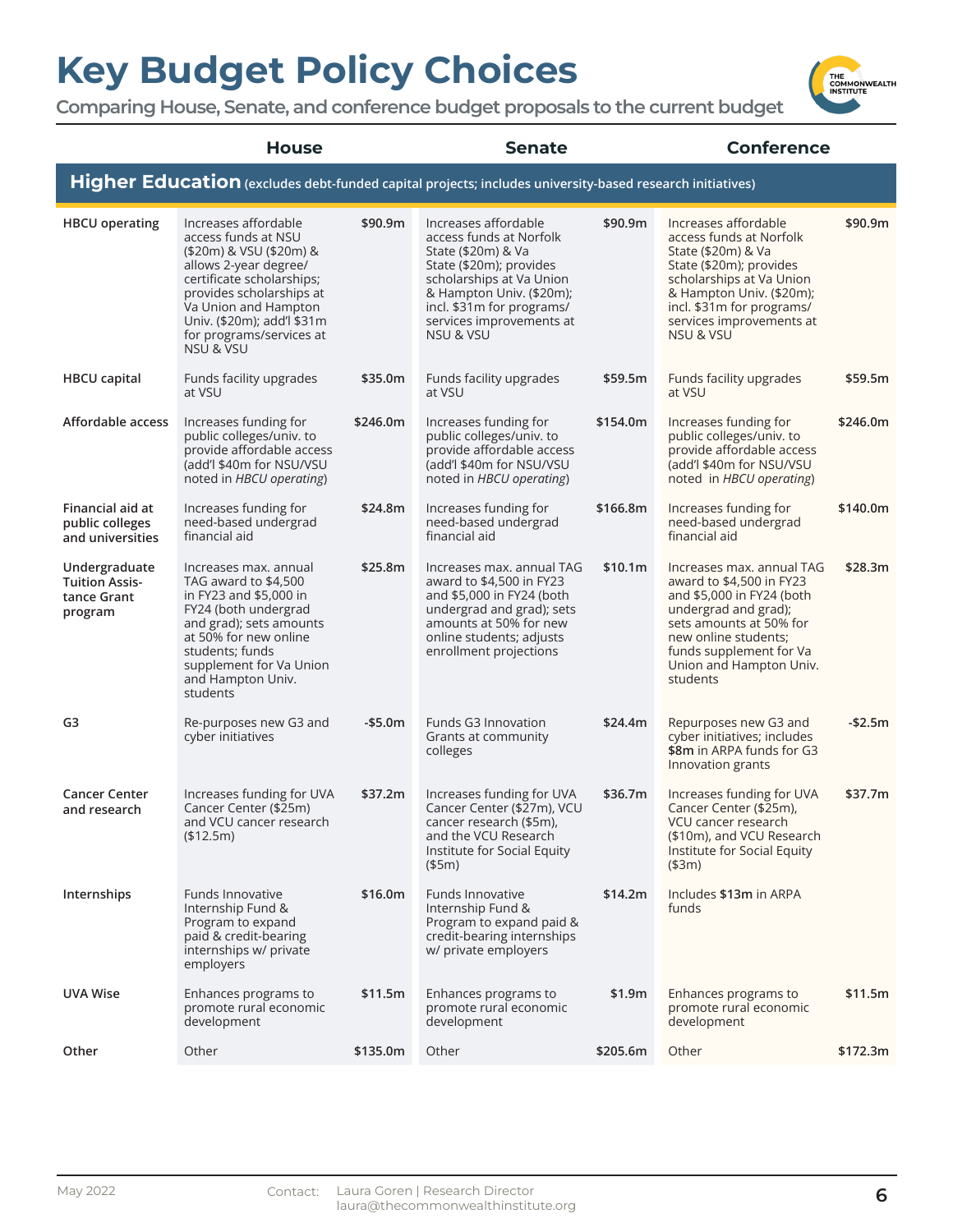

|                                        | <b>House</b>                                                                                                                                      |          | <b>Senate</b>                                                                                                                                       |          | <b>Conference</b>                                                                                                                                                                  |          |
|----------------------------------------|---------------------------------------------------------------------------------------------------------------------------------------------------|----------|-----------------------------------------------------------------------------------------------------------------------------------------------------|----------|------------------------------------------------------------------------------------------------------------------------------------------------------------------------------------|----------|
|                                        | <b>Criminal Legal System</b>                                                                                                                      |          |                                                                                                                                                     |          |                                                                                                                                                                                    |          |
| Marijuana<br>control authority         | Provides funding for the<br>Virginia Cannabis Control<br>Authority                                                                                | \$24.3m  | Provides funding for the Va<br>Cannabis Control Authority                                                                                           | \$27.6m  | Provides some funding for<br>the Authority, incl. loan<br>fund                                                                                                                     | \$19.4m  |
| Other marijuana-<br>related            | Funds toxicology & some<br>education                                                                                                              | \$3.0m   | Funds reinvestment board,<br>toxicology, education & ag<br>inspectors                                                                               | \$10.6m  | Funds toxicology & some<br>education; creates new<br>crimes for possessing 4 or<br>more oz of marijuana                                                                            | \$2.9m   |
| School resource<br>officers (SRO)      | Increases funding for SRO<br>grants                                                                                                               | \$51.6m  | Increase not included                                                                                                                               |          | Increases funding for SRO<br>grants                                                                                                                                                | \$45.0m  |
| Violence<br>prevention and<br>response | Firearm Violence<br>Prevention Fund not<br>included                                                                                               |          | Establishes Va Center<br>for Firearm Violence<br>Intervention & Prevention                                                                          | \$22.4m  | Creates Firearm Violence<br>Intervention and<br><b>Prevention Grant Fund</b>                                                                                                       | \$8.0m   |
|                                        | Increases mental health<br>& educational services for<br>incarcerated people, pre-<br>& post-release services,<br>and community-based<br>services | \$19.8m  | Increases mental health<br>& educational services for<br>incarcerated people, pre-<br>& post-release services,<br>and community-based<br>services   | \$20.4m  | Increases mental health<br>& educational services for<br>incarcerated people, pre-<br>& post-release services,<br>and community-based<br>services                                  | \$22.4m  |
|                                        | Creates Operation<br>Ceasefire Grant Fund                                                                                                         | \$5.0m   | <b>Creates Operation</b><br>Ceasefire Grant Fund                                                                                                    | \$5.0m   | <b>Creates Operation</b><br>Ceasefire Grant Fund                                                                                                                                   | \$5.0m   |
|                                        | Increases services for<br>victims of sexual &<br>domestic violence, human<br>trafficking, and other<br>crimes                                     | \$4.4m   | Increases services<br>for victims of human<br>trafficking and other crime<br>victims; provides \$9m<br>ARPA for sexual/domestic<br>violence victims | \$0.8m   | Funds increased services<br>for victims of sexual &<br>domestic violence, human<br>trafficking, and other<br>crimes; provides \$9m<br>ARPA for sexual/domestic<br>violence victims | \$4.4m   |
| Earned sentence<br>credits             | Eliminates earned<br>sentence credit program                                                                                                      | $-$9.0m$ | Provides add'l funds<br>to implement earned-<br>sentence-credit legislation                                                                         | \$7.1m   | Provides add'l funds<br>to implement earned-<br>sentence-credit legislation                                                                                                        | \$7.1m   |
| <b>Marcus Alert</b>                    | <b>Expands Marcus Alert</b><br>system to 5 add'l localities                                                                                       | \$6.0m   | <b>Expands Marcus Alert</b><br>system to 5 add'l localities                                                                                         | \$6.0m   | <b>Expands Marcus Alert</b><br>system to 5 add'l localities                                                                                                                        | \$6.0m   |
| Jail funding                           | Funds new behavioral<br>health care standards                                                                                                     | \$37.7m  | Delays behav. health care<br>standards; increases other<br>state funding for jails (per<br>diems for local/state-<br>responsible inmates)           | \$39.2m  | Delays behav. health<br>care standards; increases<br>other state funding for<br>jails (per diems for state-<br>responsible inmates)                                                | \$28.8m  |
| District court<br>staff                | Funds add'l district court<br>clerk positions                                                                                                     | \$15.7m  | Funds add'l district court<br>clerk positions                                                                                                       | \$15.7m  | Funds add'l district court<br>clerk positions                                                                                                                                      | \$15.7m  |
| Compensation &<br>"599" funding        | Provides salary increases.<br>See details on pg. 9                                                                                                | \$209.8m | Provides salary increases<br>& "599" payments. See<br>details on pg. 9                                                                              | \$315.7m | Provides salary increases<br>& "599" payments. See<br>details on pg. 9                                                                                                             | \$263.9m |
| <b>ARPA for</b><br>equipment           | Uses \$100m of ARPA funds for law<br>enforcement training and equipment                                                                           |          | Proposal not included                                                                                                                               |          | Uses \$75m of ARPA funds for law<br>enforcement training and equipment<br>and \$9m for DOC air conditioning<br>installation                                                        |          |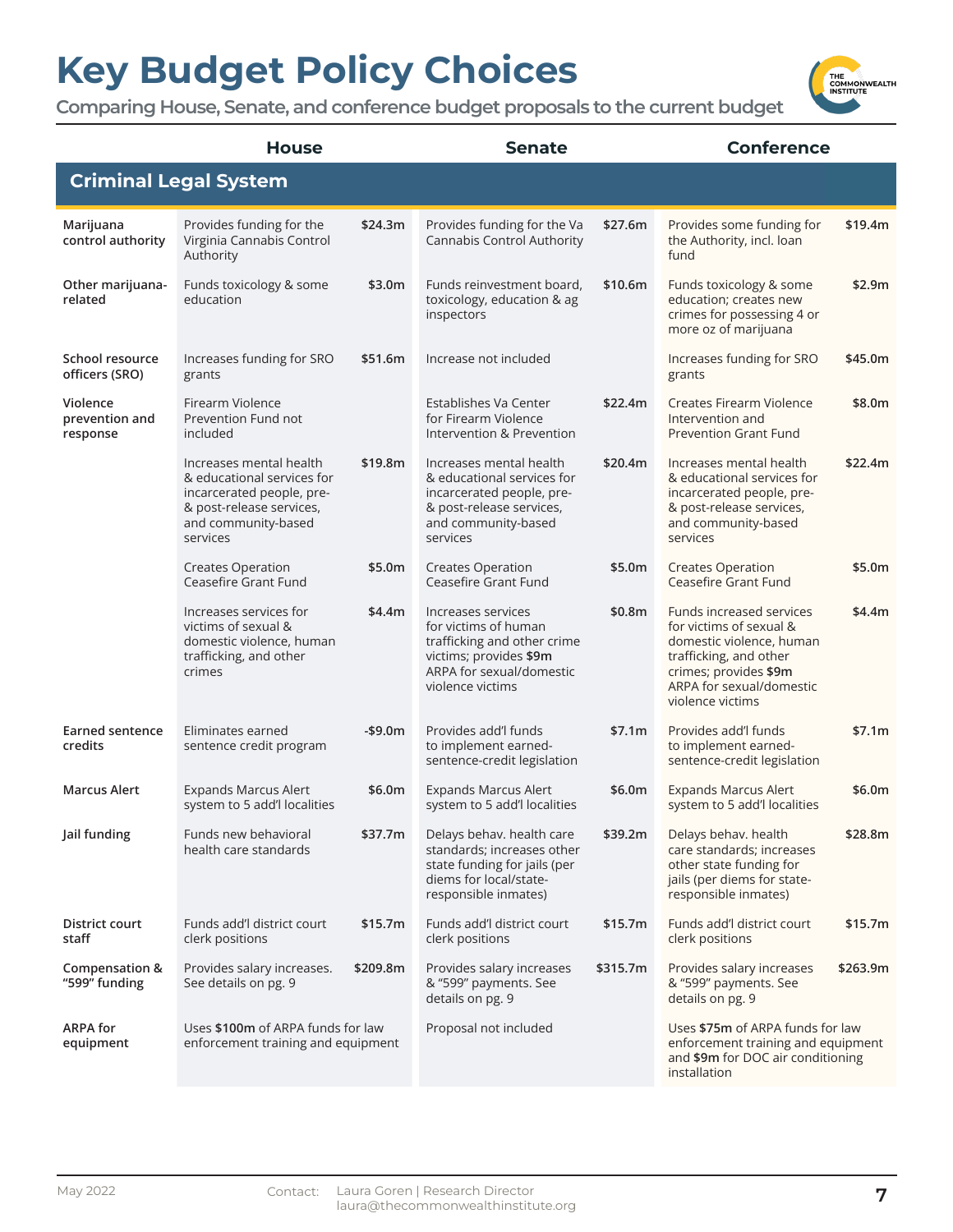

|                                                 | <b>House</b>                                                                                                                                                               |          | <b>Senate</b>                                                                                                                                                          |          | <b>Conference</b>                                                                                                                                          |          |
|-------------------------------------------------|----------------------------------------------------------------------------------------------------------------------------------------------------------------------------|----------|------------------------------------------------------------------------------------------------------------------------------------------------------------------------|----------|------------------------------------------------------------------------------------------------------------------------------------------------------------|----------|
| <b>Social Services</b>                          |                                                                                                                                                                            |          |                                                                                                                                                                        |          |                                                                                                                                                            |          |
| Information<br>systems                          | Provides funding to<br>improve IT systems;<br>delays replacing VaCMS                                                                                                       | \$10.6m  | Provides funding to<br>improve IT systems; delays<br>replacing VaCMS                                                                                                   | \$10.6m  | Provides funding to<br>improve IT systems; delays<br>replacing VaCMS                                                                                       | \$10.6m  |
| Language access                                 | Provides funding to state<br>agencies to facilitate &<br>improve lang. access                                                                                              | \$6.1m   | Provides funding via<br>Interagency Language<br><b>Access Working Group</b>                                                                                            | \$11.9m  | Provides funding to state<br>agencies to facilitate &<br>improve lang. access                                                                              | \$6.1m   |
| <b>TANF benefits</b>                            | Increase not included                                                                                                                                                      |          | Increases TANF benefits &<br>income eligibility by 10%                                                                                                                 | \$2.3m   | Increases TANF benefits &<br>income eligibility by 5%                                                                                                      | \$1.1m   |
| Navigator<br>program                            | Program not included                                                                                                                                                       |          | Funds competitive pilot<br>for intensive case mgmt<br>grants to immigrant- &<br>refugee-serving orgs                                                                   | \$8.0m   | Provides funding for<br>resettlement agencies in<br>Virginia                                                                                               | \$2.0m   |
| Violence<br>prevention fund                     | Provides funding for<br>Va Sexual & Domestic<br>Violence Prevention Fund                                                                                                   | \$2.0m   | Provides add'l funding<br>for Va Sexual & Domestic<br>Violence Prevention Fund                                                                                         | \$4.0m   | Provides add'l funding<br>for Va Sexual & Domestic<br>Violence Prevention Fund                                                                             | \$4.2m   |
| <b>Water Quality</b>                            |                                                                                                                                                                            |          |                                                                                                                                                                        |          |                                                                                                                                                            |          |
| <b>Water Quality</b><br>Improvement<br>Fund     | Makes deposit based on<br>FY21 excess GF; removes<br>one-time FY20 excess GF<br>deposit; add'l deposit for<br>Ag. Best Management                                          | \$277.8m | Provides funding for Water<br>Quality Improvement<br>Fund in FY23; increases<br>amt dedicated to Ag. Best<br>Management                                                | \$251.3m | Provides funding for<br>the Water Quality<br>Improvement Fund in FY23;<br>increases amt dedicated to<br>Ag. Best Management                                | \$251.3m |
| Dept. of Enviro.<br>Quality (DEQ)<br>Stormwater | Provides funding to<br><b>DEQ Stormwater Local</b><br>Assistance Fund in FY23                                                                                              | \$25.0m  | Increases funding to<br>DEQ Stormwater Local<br>Assistance Fund in FY23                                                                                                | \$50.0m  | Provides funding to<br>DEQ Stormwater Local<br>Assistance Fund in FY23                                                                                     | \$25.0m  |
| Major water<br>projects                         | Provides \$3m GF and<br>\$216.5m ARPA funds<br>for CSOs (\$62.5m),<br>wastewater projects<br>(\$71.6m), community<br>waterworks (\$50m) & Poor<br>Creek upgrades (\$29.5m) | \$3.0m   | Provides \$20m GF and<br>\$293m ARPA funds for<br>CSOs (\$165m), waste/<br>stormwater (\$72.6m),<br>community waterworks<br>(\$50m) & Poor Creek<br>upgrades (\$20.1m) | \$20.1m  | Provides \$332.6m ARPA funds for<br>CSOs (\$165m), wastewater projects<br>(\$87.9m), community waterworks<br>(\$50m), and Poor Creek upgrades<br>(\$29.5m) |          |
| Drinking water                                  | Maintains current Office<br>of Drinking Water staffing<br>(\$3.7m); restores unalloted<br>matching funds (\$1m)                                                            | \$4.6m   | Backfills deficit w/in<br>Office of Drinking Water<br>(\$1m); increases funds<br>for state match (\$7.5m)                                                              | \$8.5m   | Maintains current Office<br>of Drinking Water staffing<br>(\$1.8m); increases funds<br>for state match (\$4m)                                              | \$5.8m   |
| <b>Housing</b>                                  |                                                                                                                                                                            |          |                                                                                                                                                                        |          |                                                                                                                                                            |          |
| Virginia Housing<br><b>Trust Fund</b>           | Increase not included                                                                                                                                                      |          | Increases funding to<br>create or preserve<br>affordable housing units                                                                                                 | \$190.0m | Increases funding; includes<br>lang. to transfer Trust Fund<br>money to GF if losses from<br>Housing Opp. Tax Credits<br>exceed estimates                  | \$40.0m  |
| Other major<br>housing<br>initiatives           | Not included                                                                                                                                                               |          | Creates workgroup for Virginia<br>Housing Stability Fund; removes cap<br>on Housing Opportunity Tax Credits<br>(cost noted in tax section)                             |          | Creates workgroup for Virginia<br>Housing Stability Fund; lifts Housing<br>Opportunity Tax Credits cap to \$60m<br>(CY22-CY25); adds add'l guidelines      |          |
| <b>Energy efficiency</b>                        | RGGI-funded program not<br>included                                                                                                                                        |          | Funds energy efficiency program using<br>\$190m RGGI NGF                                                                                                               |          | Funds energy efficiency program using<br>\$190m RGGI NGF                                                                                                   |          |
|                                                 |                                                                                                                                                                            |          |                                                                                                                                                                        |          |                                                                                                                                                            |          |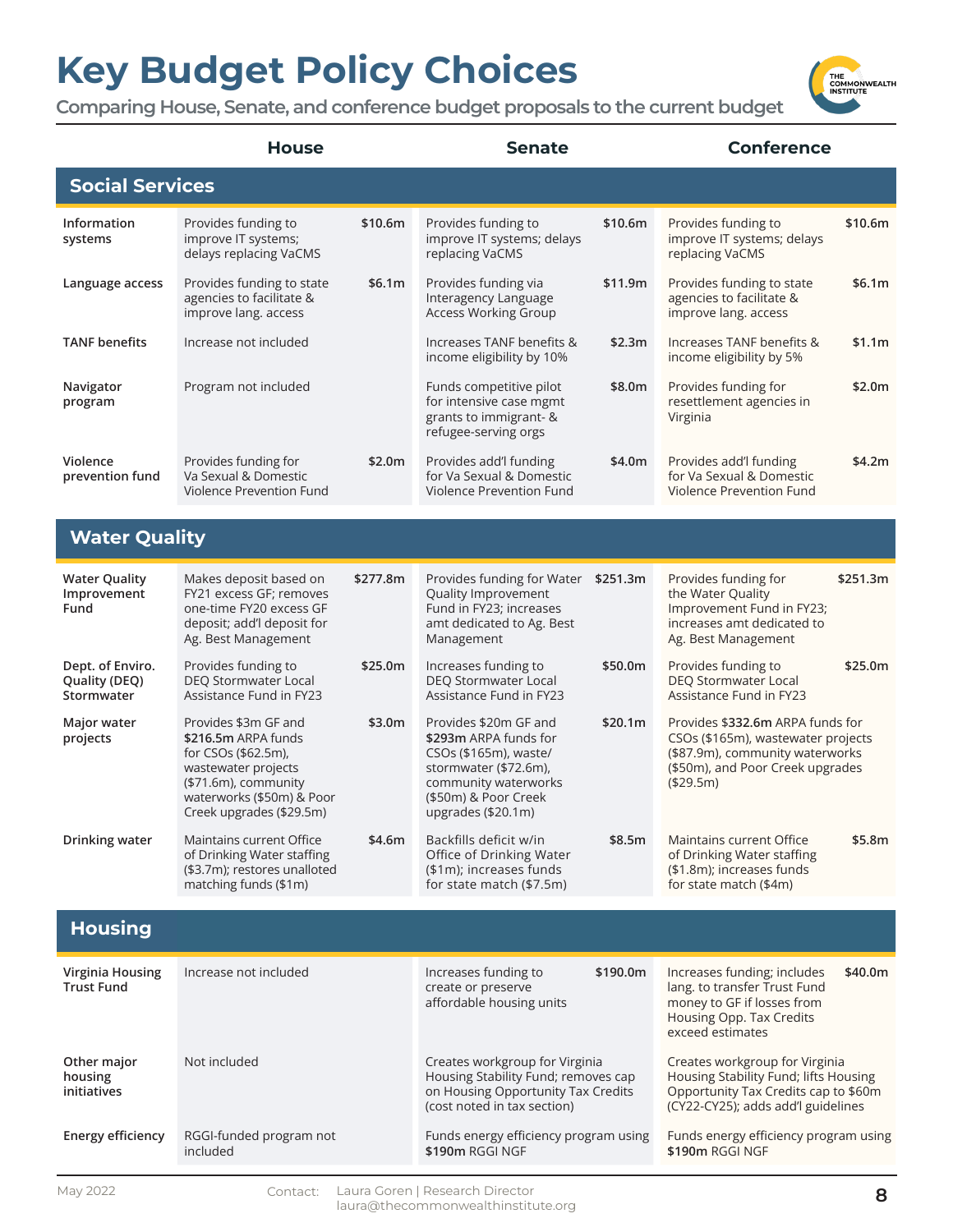**Comparing House, Senate, and conference budget proposals to the current budget**

House Senate Conference